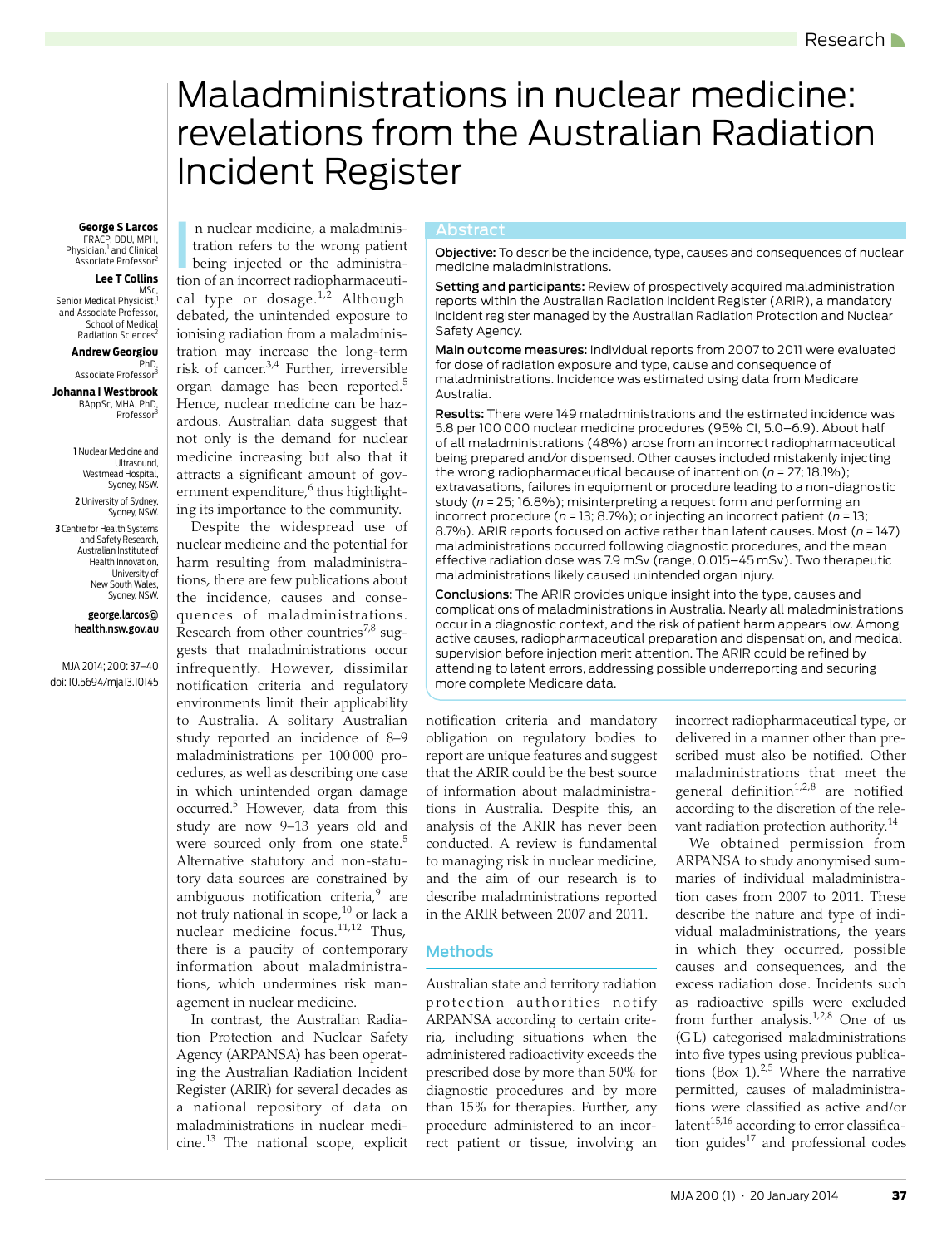|  | 1 Examples of types of nuclear medicine maladministrations                                                                                                                                                                        |                                                                                                                                                                                                                                                                                                                                                                                                                                                                                                                               |  |  |  |
|--|-----------------------------------------------------------------------------------------------------------------------------------------------------------------------------------------------------------------------------------|-------------------------------------------------------------------------------------------------------------------------------------------------------------------------------------------------------------------------------------------------------------------------------------------------------------------------------------------------------------------------------------------------------------------------------------------------------------------------------------------------------------------------------|--|--|--|
|  | Maladministration type and description                                                                                                                                                                                            | Example                                                                                                                                                                                                                                                                                                                                                                                                                                                                                                                       |  |  |  |
|  | Type 1: Several radiopharmaceuticals are simultaneously<br>prepared for a number of patients, but the incorrect syringe is<br>used for a patient, either because it has not been labelled or its<br>label is misread or not read. | A patient scheduled for a bone scan was due to receive 1000 MBq of<br>Tc-99m HDP. However, the technologist collected a nearby syringe<br>appropriately labelled with the name and activity of a different<br>radiopharmaceutical (1000 MBq of Tc-99m sestamibi) and injected<br>the patient. The ARIR report indicated that the patient was<br>"uncooperative" and that the staff were concerned about the<br>possibility of losing venous access if there had been a delay in<br>injection. The effective dose was 8.5 mSv. |  |  |  |
|  | Type 2: A radiopharmaceutical administered to an incorrect<br>patient because two or more patients have the same or similar<br>names, or a procedure is inadvertently requested for an incorrect<br>patient.                      | A bone scan was requested for a patient. However, the referring doctor<br>inadvertently attached another patient's label to the request form and<br>this patient attended the department. Clerical and technologist staff<br>confirmed the identity of the presenting individual, but there was no<br>pre-procedure medical review and thus no serious attempt to<br>reconcile the individual's clinical details with the information on the<br>request form. The effective dose was 4.5 mSv.                                 |  |  |  |
|  | Type 3: A wrong type or dose of radiopharmaceutical is<br>dispensed.                                                                                                                                                              | Two patients were referred for biliary scans; however, 125 MBq of<br>thallium-201 chloride (a myocardial perfusion agent) was<br>inadvertently prepared at a commercial radiopharmacy laboratory.<br>The effective dose was 45 mSv                                                                                                                                                                                                                                                                                            |  |  |  |
|  | Type 4: An incorrect procedure is performed because the request<br>form is misinterpreted.                                                                                                                                        | A patient referred for a bone mineral densitometry test incorrectly<br>received 763 MBg of Tc-99m HDP because the referral was<br>misinterpreted. The effective dose was 4.35mSv.                                                                                                                                                                                                                                                                                                                                             |  |  |  |
|  | Type 5: The correct radiopharmaceutical is administered either to<br>the wrong organ, extravasated or the procedure cannot be<br>undertaken as intended because of a fault in equipment.                                          | Two patients received 330 MBg of fluorine-18 fluorodeoxyglucose in<br>preparation for a positron emission tomography scan: however.<br>subsequent to injection, the bed gantry system failed and the patients<br>could not be imaged. The effective dose was 6 mSy.                                                                                                                                                                                                                                                           |  |  |  |
|  | ARIR = Australian Radiation Incident Register. HDP = hydroxydiphosphonate. MBq = megabequerels. mSv = millisieverts. Tc = technetium.                                                                                             |                                                                                                                                                                                                                                                                                                                                                                                                                                                                                                                               |  |  |  |

2 Annual number and estimated incidence of nuclear medicine maladministrations, 2007–2011

| Year | <b>Maladministrations</b><br>reported | Nuclear medicine<br>procedures* | Incidence<br>(95% CI) <sup>†</sup> |  |  |
|------|---------------------------------------|---------------------------------|------------------------------------|--|--|
| 2007 | 16                                    | 468693                          | $3.4(2.1-5.6)$                     |  |  |
| 2008 | 40                                    | 508648                          | $7.9(5.8 - 10.7)$                  |  |  |
| 2009 | 23                                    | 518991                          | $4.4(2.9-6.7)$                     |  |  |
| 2010 | 33                                    | 502541                          | $6.6(4.7-9.2)$                     |  |  |
| 2011 | 37                                    | 553640                          | $6.7(4.8-9.2)$                     |  |  |
|      |                                       |                                 |                                    |  |  |

\* Medicare Benefits Schedule data. † Per 100 000 procedures.

of practice.[18](#page-3-18) Individual effective (whole-body) radiation exposure in millisieverts (mSv) was estimated using International Commission on Radiological Protection reports.[19](#page-3-19)[-22](#page-3-20) Our research was approved by the University of New South Wales Human Research Ethics Committee.

Maladministration numbers, contributing to the numerator in the ARIR, reflect what has been reported to ARPANSA and are derived from all nuclear medicine procedures, including those from Medicare Benefits Schedule (MBS) data,<sup>[6](#page-3-5)</sup> as well as those for which there is no MBS benefit, such as studies on uninsured hospital inpatients and positron emission tomography. While all facilities are required to report maladministrations, it is possible that reports catalogued in the ARIR do not represent all the maladministration incidents that occur[.7](#page-3-6),[23](#page-3-21) The only available denominator, derived from MBS data, thus comprises a subset of all nuclear medicine procedures in Australia. Therefore, the maladministration incidence rate should be regarded only as an estimate. Pearson  $\chi^2$  and logistic regression tests (SPSS, version 18 [IBM]) were undertaken to compare incidence rates between years and over the 5 years. A *P* value of < 0.05 was considered significant. A log linear model was used to calculate 95% confidence intervals.

# Results

In total, 149 maladministrations were reported: 16 in 2007, 40 in 2008, 23 in 2009, 33 in 2010 and 37 in 2011. All but two were diagnostic in nature. There were 2 552 513 nuclear medicine procedures recorded by Medicare over this period: 337 999 diagnostic non-imaging, 2 194 063 diagnostic

imaging and 20 451 therapeutic nuclear medicine procedures. The incidence of maladministrations for the 5 years was 5.8 per 100 000 procedures (95% CI, 5.0–6.9 per 100 000). In 2007, the incidence of reported maladministrations was lower than in 2008–2011 ( $\chi^2$  = 11.2; 4 degrees of freedom  $[df]$ ;  $P = 0.02$ ) (Box 2), but there was no linear trend in the maladministration reporting rate from 2007 to 2011 (*P* = 0.14). There was no difference in the rate of diagnostic and therapeutic maladministrations  $(\chi^2 =$  $0.08$ ; 1 df;  $P = 0.78$ ).

About half of all maladministrations arose from an incorrectly prepared and/or dispensed radiopharmaceutical (Box 3). Of these, a little over half originated from a commercial laboratory. In descending order, other maladministrations derived from an incorrect syringe, an inability to obtain diagnostic images because of technical failures and extravasations, and either an incorrect patient or incorrect test (Box 3). In 10 of 13 cases in which an incorrect patient was examined, as well as in all maladministrations involving the wrong procedure, we inferred from the ARIR narratives that, with two exceptions, there had been no review of the patient by a nuclear medicine specialist before radiopharmaceutical administration.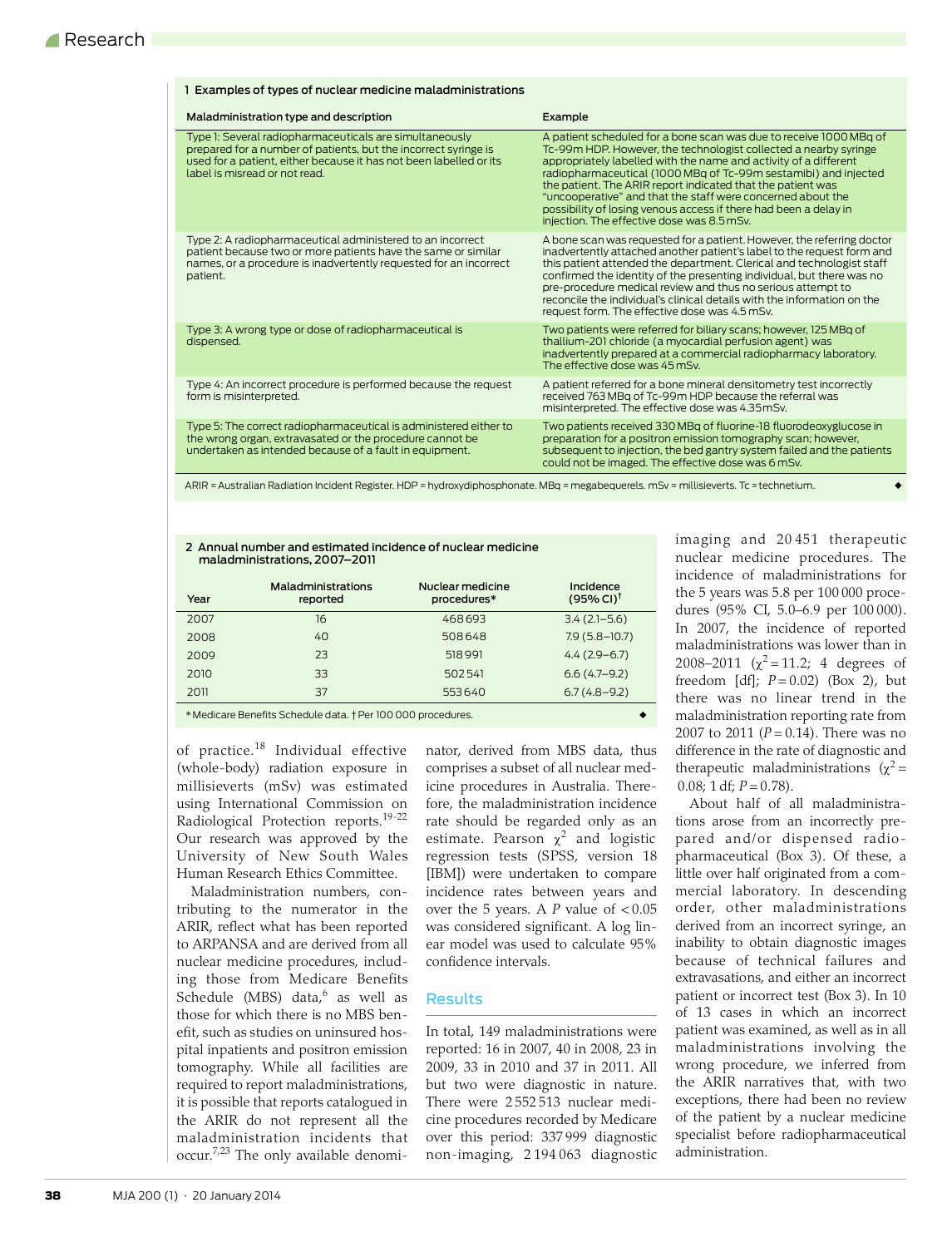Only 58 reports (39%) identified possible latent causes. These included a facility culture in which patients did not have specialist review before radiopharmaceutical administration to verify the appropriateness of the requested procedure or to confirm that the presenting individual's history matched the clinical details on the request form  $(n=21; 14\%)$ ; deficient departmental policies or lack of communication on radiopharmaceutical quality control measures or labelling of syringes  $(n=14; 9\%)$ ; faulty internal communication about a failed radiopharmaceutical being inadvertently used  $(n=7; 5\%)$ ; deficient induction, training and supervision of new staff (*n* = 5; 3%); extreme workloads and staff shortages  $(n=4; 3\%)$ ; equipment failure  $(n=3; 2\%)$ ; and other factors relating to training, uncooperative or non-English-speaking patients, and ambiguous or illegible requests  $(n=4, 3\%)$ .

The effective radiation dose was calculated in 147 patients. The mean effective dose was 7.9 mSv (range, 0.015–45 mSv). Fifty-one patients received a dose > 10 mSv, and three received a dose of > 20 mSv. Most maladministrations involved technetium-99m (Box 4).

Two therapeutic maladministrations were recorded. In the first case, a patient with a malignancy received improperly constituted radiolabelled tin-117. Although an effective dose could not be calculated, we suspect that there was a significant absorbed dose to bone marrow and likely adverse haematopoietic consequences. The ARIR report indicated that the patient had a limited life expectancy due to an existing illness, but the effect of the maladministration on short-term clinical status was not recorded. In the second case, a patient with hyperthyroidism received a dose of potassium iodide (iodine-131) that exceeded the requested dose by 50%, which probably increased the long-term risk of developing hypothyroidism.

## **Discussion**

The ARIR offers unique information about the types, causes and consequences of nuclear medicine maladministrations in Australia. We

| 3 Frequency of active causes of nuclear medicine maladministrations ( $n = 149$ ) |                                                                                       |          |  |  |  |
|-----------------------------------------------------------------------------------|---------------------------------------------------------------------------------------|----------|--|--|--|
| <b>Type</b>                                                                       | Description                                                                           | No. (%)  |  |  |  |
|                                                                                   | Correct label affixed to syringe, but this was either misread or not read             | 25 (17%) |  |  |  |
|                                                                                   | No label attached to syringe                                                          | 2(1%)    |  |  |  |
| 2                                                                                 | Request for procedure inadvertently made by referring doctor for an incorrect patient | 10(7%)   |  |  |  |
|                                                                                   | Incorrect procedure for confirming patient identity                                   | 3(2%)    |  |  |  |
| 3                                                                                 | Incorrect radiopharmaceutical prepared                                                | 45 (30%) |  |  |  |
|                                                                                   | Unexpected failure in radiochemical labelling leading to a non-diagnostic scan        | 9(6%)    |  |  |  |
|                                                                                   | Incorrect quality control undertaken                                                  | 9(6%)    |  |  |  |
|                                                                                   | Administered radioactivity did not conform with what was prescribed                   | 6(4%)    |  |  |  |
|                                                                                   | Radiopharmaceutical that had previously failed quality control inadvertently used     | 2(1%)    |  |  |  |
| 4                                                                                 | Incorrect test undertaken                                                             | 13 (9%)  |  |  |  |
| 5                                                                                 | Diagnostic images not obtained                                                        | 11(7%)   |  |  |  |
|                                                                                   | Extravasated radiopharmaceutical                                                      | 7(5%)    |  |  |  |
|                                                                                   | Equipment failure after radiopharmaceutical injection                                 | 3(2%)    |  |  |  |
|                                                                                   | Failed or incomplete stress test                                                      | 3(2%)    |  |  |  |
|                                                                                   | Incorrect organ injected                                                              | 1(1%)    |  |  |  |
|                                                                                   |                                                                                       |          |  |  |  |

estimated the incidence of maladministrations to be 5.8 per 100 000 procedures (95% CI, 5.0–6.9). The mean effective radiation dose was 7.9 mSv and, in two cases, unintended organ damage is likely to have occurred. The pattern of reported errors highlighted that certain tasks, such as the preparation and/or dispensation of radiopharmaceuticals and medical supervision of procedures, are vulnerable and merit greater attention.

Our study suggests that maladministrations occur infrequently, and there was no trend for an increase in incidence over the study period. The variation in incidence between years probably reflects the fact that in some years a solitary dispensation error affected multiple patients. Reports from other countries have indicated a maladministration incidence of  $0.6^8$  to 307 per 100 000 nuclear medicine procedures but, as with our report, these figures should be considered estimates. A particular challenge in Australia is that there is a two-step reporting process in which notifications are made first to jurisdictional radiation protection authorities and second to ARPANSA. Australian states and territories have a mandatory requirement to report maladministrations to ARPANSA using the same criteria.<sup>14</sup> In contrast, individual facilities face different reporting

requirements and non-uniform notification criteria at the state and territory level, thus indicating potential for underreporting at the first step. In other disciplines, underreporting of adverse events can be as high as 50%.[23](#page-3-21) In nuclear medicine, one report has suggested that as few as 13% of maladministrations are even-tually notified.<sup>[7](#page-3-6)</sup> Therefore, research is warranted to determine the extent of underreporting and to identify barriers to notification in Australia.

The mean effective radiation dose was low, reflecting that nearly all maladministrations occurred within a diagnostic context. Although few patients were exposed to significantly more radiation, from a public health perspective, the risk of carcinogenesis is minuscule when compared with the number of correctly performed nuclear medicine and radiology procedures.

#### 4 Type and frequency of radioisotopes involved in maladministrations (*n*= 149)

| Type                              | No. (%)   |
|-----------------------------------|-----------|
| Technetium-99m                    | 124 (83%) |
| Molybdenum-99                     | 7(5%)     |
| Fluorine-18<br>fluorodeoxyglucose | 4(3%)     |
| Gallium-67 citrate                | 2(1%)     |
| Carbon-14 urea                    | 2(1%)     |
| Other                             | 10(7%)    |
|                                   |           |